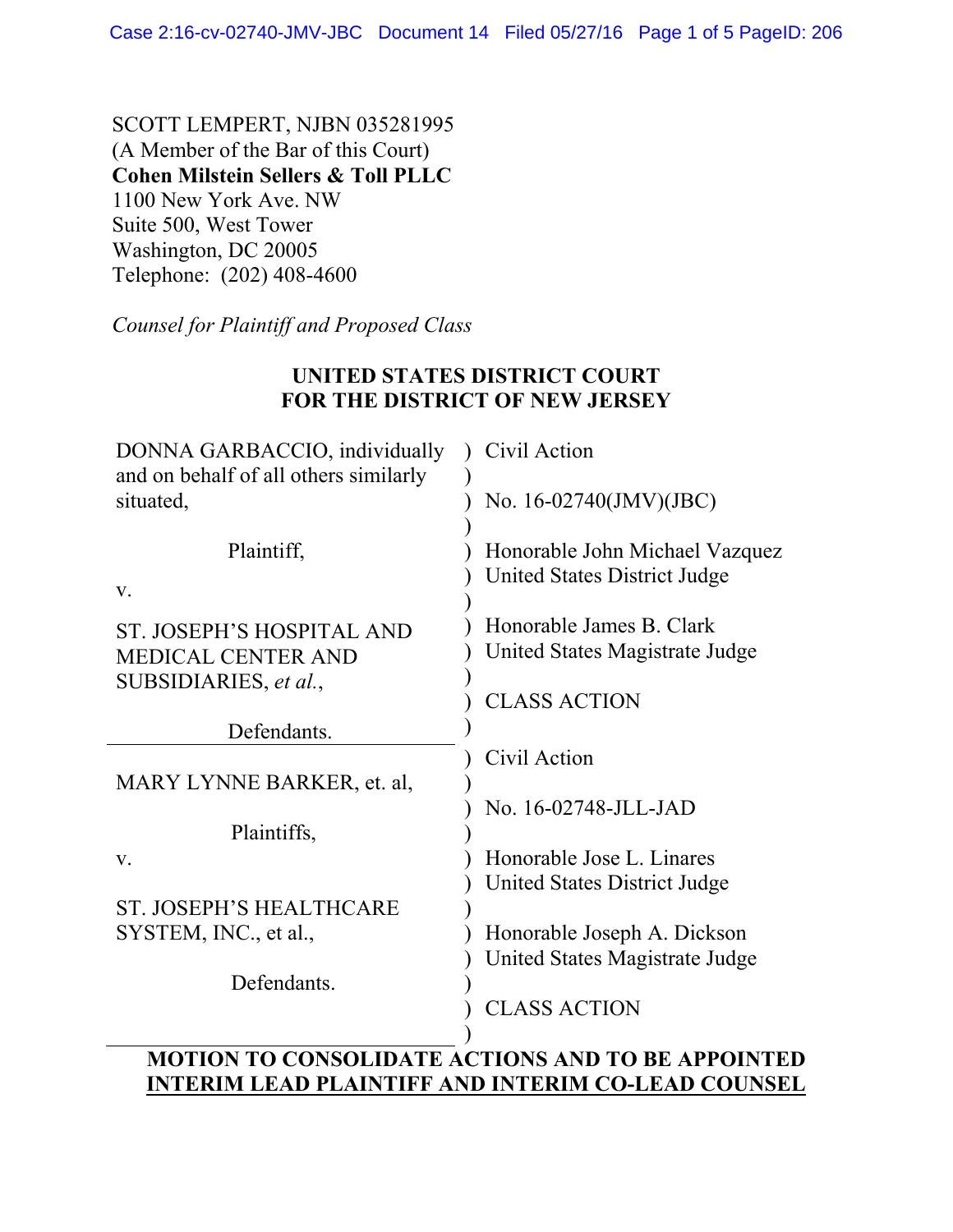Plaintiff Donna Garbaccio respectfully moves the Court to consolidate the *Garbaccio* and *Barker* ERISA Actions, to appoint her as Interim Lead Plaintiff, and to appoint her counsel, Cohen Milstein Sellers and Toll, PLLC ("Cohen Milstein") and Keller Rohrback LLP ("Keller Rohrback") as Interim Co-Lead Counsel.

For the reasons set forth in the accompanying Memorandum In Support of Plaintiff Garbaccio's Motion to Consolidate ERISA Actions And To Appoint Interim Lead Plaintiff And Interim Co-Lead Counsel, Plaintiff Garbaccio respectfully requests the Court enter the Proposed Order, filed herewith. As detailed in the accompanying memorandum of law and declarations in support, Cohen Milstein and Keller Rohrback are national leaders in ERISA class action litigation and have for years together developed and litigated the innovative theory of liability at issue here – challenging the improper use of ERISA's Church Plan exemption. Accordingly, Cohen Milstein and Keller Rohrback possess the highest level of expertise, experience, and resources necessary to litigate this case effectively and efficiently, and it would be in the best interest of the proposed class of participants and beneficiaries of the Plans to consolidate the recently filed Barker Complaint with the first-filed Garbaccio Complaint and to appoint Cohen Milstein and Keller Rohrback as Interim Co-Lead Counsel.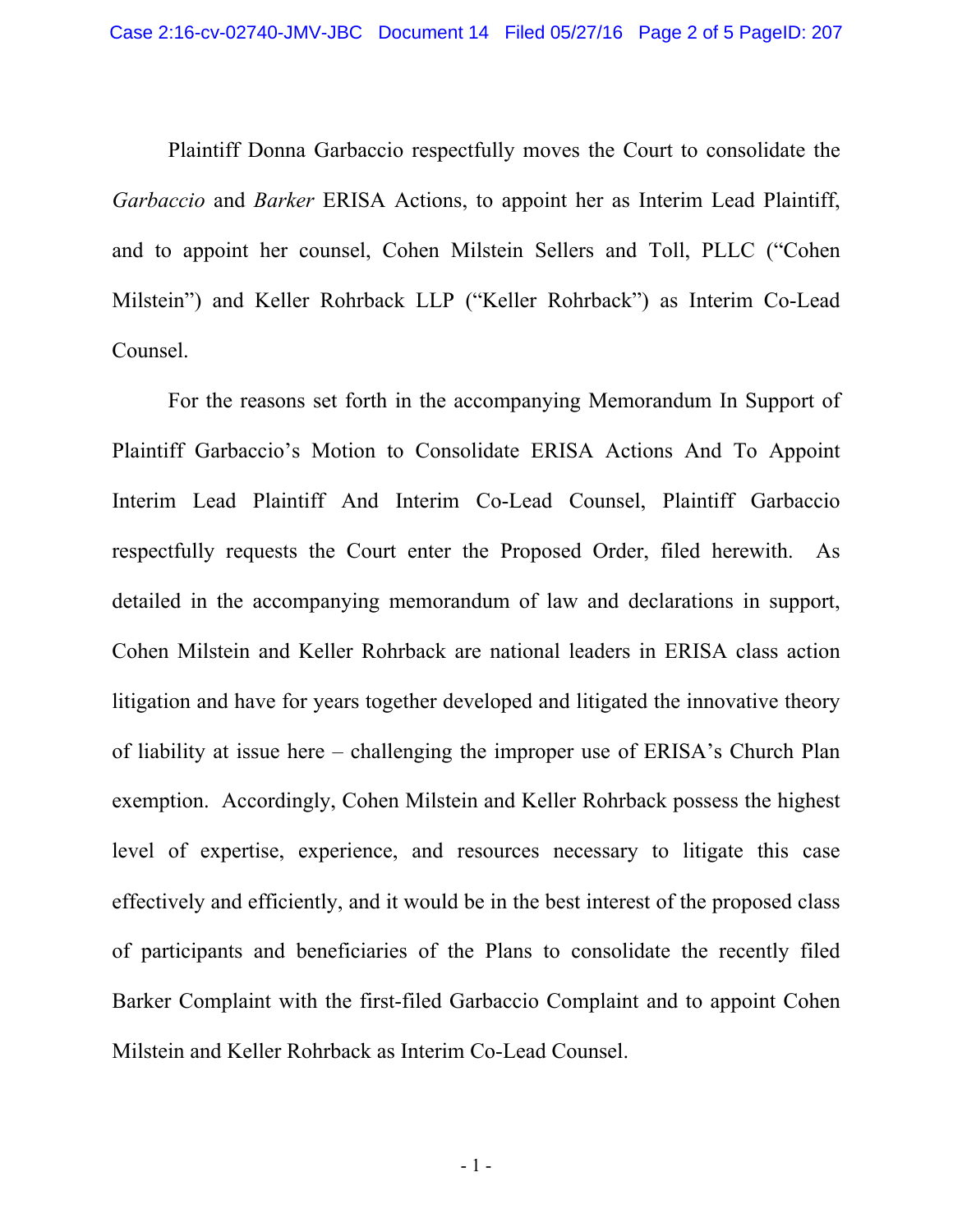Dated: 27th day of May, 2016. Respectfully submitted,

*/s/ Scott Lempert* 

Scott Lempert, NJBN 035281995 Karen L. Handorf, *pro hac vice pending* Michelle C. Yau, *pro hac vice pending*  Julie Goldsmith Reiser, *pro hac pending*  Kira L. Hettinger, *pro hac vice pending* **COHEN MILSTEIN SELLERS & TOLL, PLLC** 1100 New York Avenue, N.W. Suite 500, West Tower Washington, DC 20005 Tel: (202) 408-4600 Fax: (202) 408-4699 Email: slempert@cohenmilstein.com khandorf@cohenmilstein.com myau@cohenmilstein.com jreiser@cohenmilstein.com khettnger@cohenmilstein.com

Lynn Lincoln Sarko, *pro hac vice pending*  Laura R. Gerber, *pro hac vice pending* Havila C. Unrein, *pro hac vice pending* **KELLER ROHRBACK L.L.P.** 1201 Third Avenue, Suite 3200 Seattle, WA 98101-3052 Tel.: (206) 623-1900 Fax: (206) 623-3384 Email: lsarko@kellerrohrback.com lgerber@kellerrohrback.com hunrein@kellerrohrback.com

Ron Kilgard, *pro hac vice pending*  **KELLER ROHRBACK L.L.P.**  3101 North Central Avenue, Suite 1400 Phoenix, AZ 85012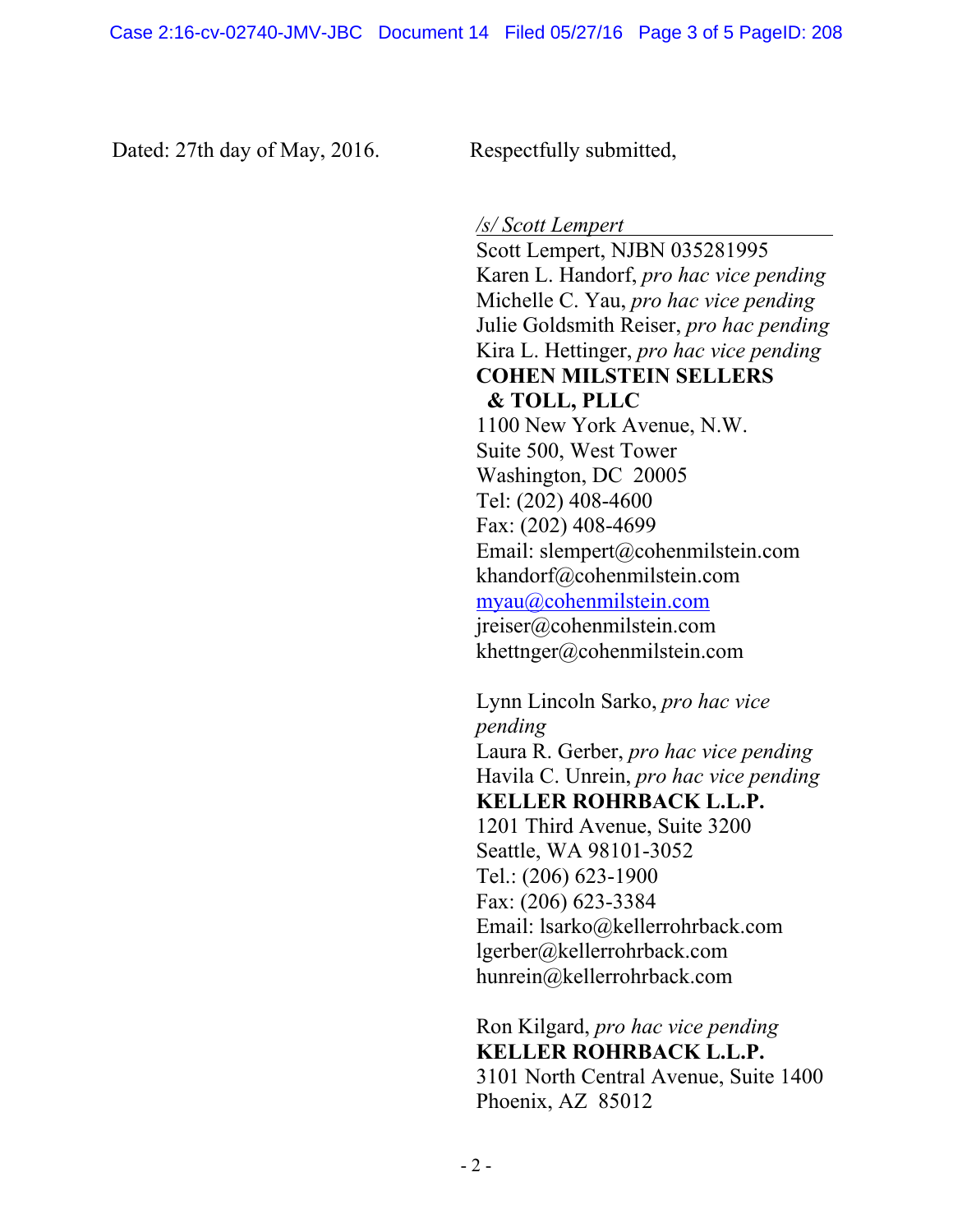Tel.: (602) 248-0088 Fax: (602) 248-2822 Email: rkilgard@kellerrohrback.com

## *Attorneys for Plaintiff*